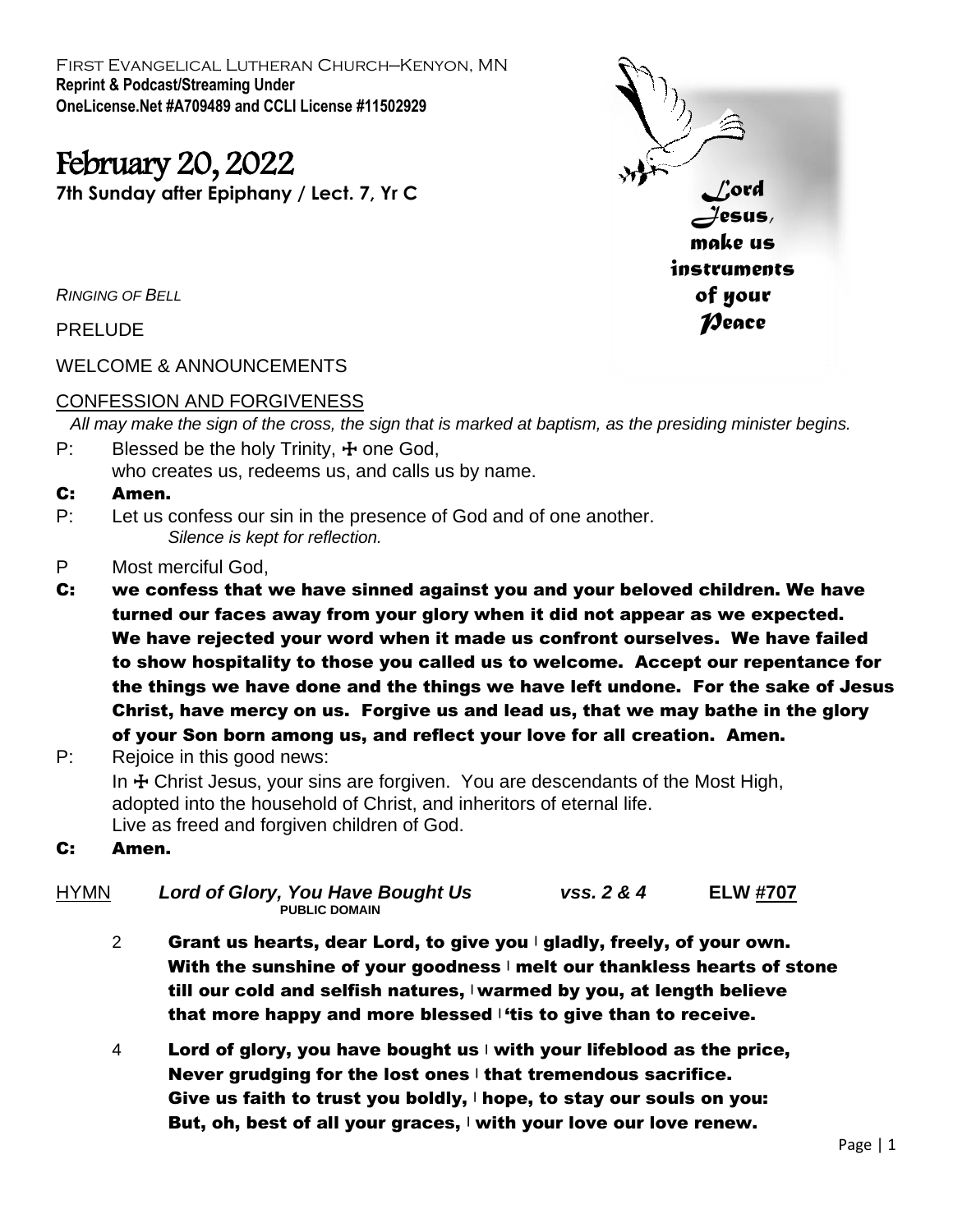#### PRAYER OF THE DAY *We pray together*

O Lord Jesus, make us instruments of your peace, that where there is hatred, we may sow love, where there is injury, pardon, and where there is despair, hope. Grant, O divine master, that we may seek to console, to understand, and to love in your name, for you live and reign with the Father and the Holy Spirit, one God, now and forever. Amen.

## CHILDREN'S WORD

#### A READING FROM: 1 CORINTHIANS 15:35-38, 42-50

 $35$ But someone will ask, "How are the dead raised? With what kind of body do they come?"  $36$  Fool! What you sow does not come to life unless it dies. <sup>37</sup>And as for what you sow, you do not sow the body that is to be, but a bare seed, perhaps of wheat or of some other grain. <sup>38</sup>But God gives it a body as he has chosen, and to each kind of seed its own body.

 $42$ So it is with the resurrection of the dead. What is sown is perishable, what is raised is imperishable. <sup>43</sup>It is sown in dishonor, it is raised in glory. It is sown in weakness, it is raised in power. <sup>44</sup>It is sown a physical body, it is raised a spiritual body. If there is a physical body, there is also a spiritual body. <sup>45</sup>Thus it is written, "The first man, Adam, became a living being"; the last Adam became a life-giving spirit. <sup>46</sup>But it is not the spiritual that is first, but the physical, and then the spiritual. <sup>47</sup>The first man was from the earth, a man of dust; the second man is from heaven. <sup>48</sup>As was the man of dust, so are those who are of the dust; and as is the man of heaven, so are those who are of heaven. <sup>49</sup>Just as we have borne the image of the man of dust, we will also bear the image of the man of heaven.

<sup>50</sup>What I am saying, brothers and sisters, is this: flesh and blood cannot inherit the kingdom of God, nor does the perishable inherit the imperishable. WORD OF GOD. WORD OF LIFE.

#### THE HOLY GOSPEL ACCORDING TO: LUKE 6:27-38 Glory to you, O Lord.

[Jesus said:]  $27^{\circ}$ But I say to you that listen, Love your enemies, do good to those who hate you, <sup>28</sup>bless those who curse you, pray for those who abuse you. <sup>29</sup>If anyone strikes you on the cheek, offer the other also; and from anyone who takes away your coat do not withhold even your shirt. <sup>30</sup>Give to everyone who begs from you; and if anyone takes away your goods, do not ask for them again. <sup>31</sup>Do to others as you would have them do to you.

 $32^{\circ}$  If you love those who love you, what credit is that to you? For even sinners love those who love them. 33If you do good to those who do good to you, what credit is that to you? For even sinners do the same. <sup>34</sup>If you lend to those from whom you hope to receive, what credit is that to you? Even sinners lend to sinners, to receive as much again. <sup>35</sup>But love your enemies, do good, and lend, expecting nothing in return. Your reward will be great, and you will be children of the Most High; for he is kind to the ungrateful and the wicked. <sup>36</sup>Be merciful, just as your Father is merciful.

 $37^{\circ}$ Do not judge, and you will not be judged; do not condemn, and you will not be condemned. Forgive, and you will be forgiven; <sup>38</sup>give, and it will be given to you. A good measure, pressed down, shaken together,

The Gospel of our Lord. Praise to you, O Christ.

SERMON: Pastor Julie Rogness

#### HYMN: *God When Human Bonds Are Broken* **All 5 vss. ELW #603**

Reprint & Podcast/Streaming Under OneLicense **PRINTED NEXT** ↓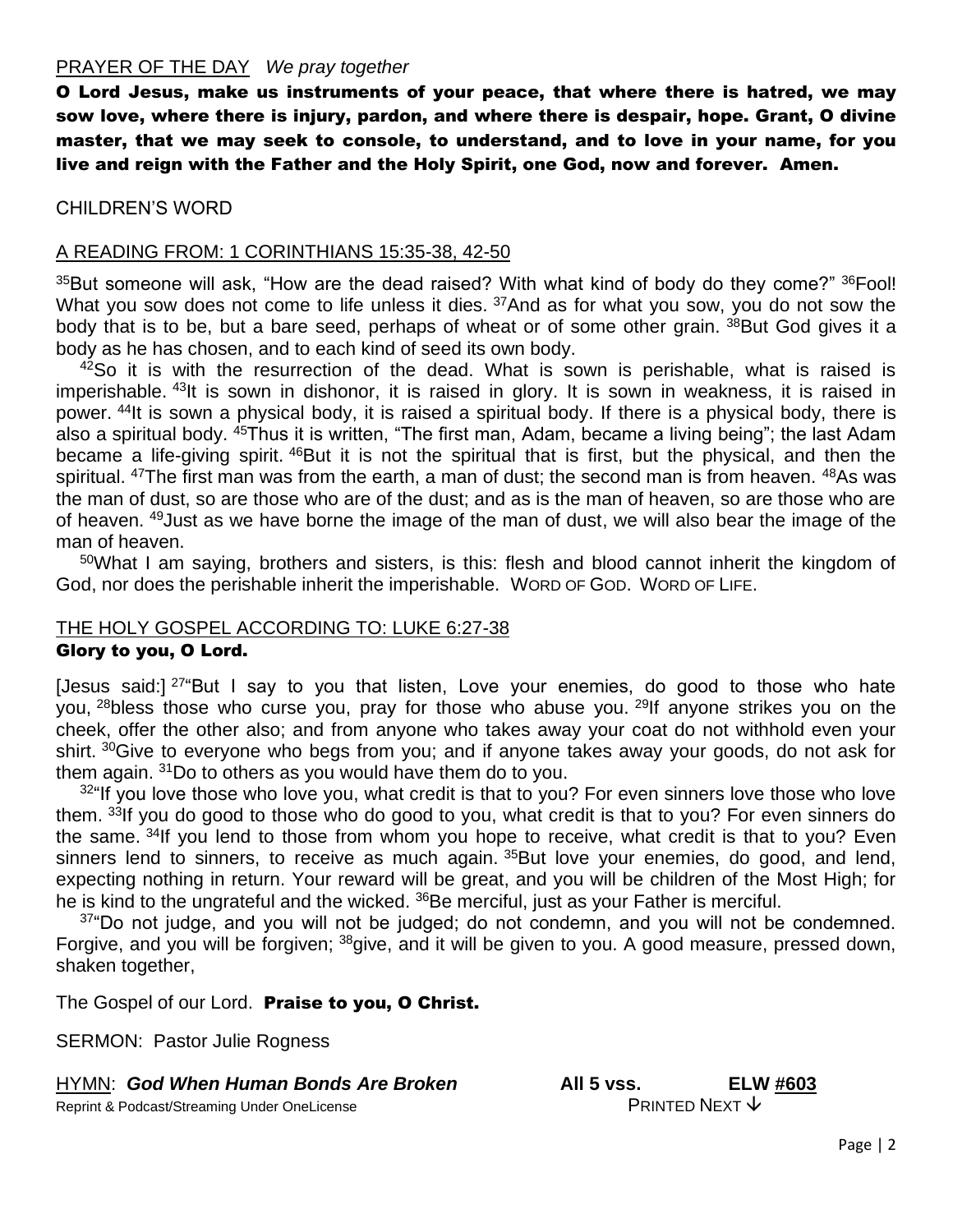- 1 God, when human bonds are broken  $\vert$  and we lack the love or skill to restore the hope of healing,  $\vert$  give us grace and make us still.
- 2 Through that stillness, with your Spirit  $\mathsf{I}$  come into our world of stress, for the sake of Christ forgiving  $\vert$  all the failures we confess.
- $3$  You in us are bruised and broken:  $\blacksquare$  hear us as we seek release from the pain of earlier living; <sup>|</sup> set us free and grant us peace.
- 4 Send us, God of new beginnings, I humbly hopeful into life. Use us as a means of blessing:  $\vert$  make us stronger, give us faith.
- 5 Give us faith to be more faithful,  $\frac{1}{2}$  give us hope to be more true, give us love to go on learning: | God, encourage and renew!

# APOSTLES CREED

I believe in God, the Father almighty, creator of heaven and earth. I believe in Jesus Christ, God's only Son, our Lord, who was conceived by the Holy Spirit, born of the virgin Mary, suffered under Pontius Pilate, was crucified, died, and was buried; he descended to the dead. On the third day he rose again; he ascended into heaven, he is seated at the right hand of the Father, and he will come to judge the living and the dead. I believe in the Holy Spirit, the holy catholic church, the communion of saints, the forgiveness of sins, the resurrection of the body, and the life everlasting. Amen.

## PRAYERS

# SHARING THE PEACE & GLOBE OFFERING

*Children are invited to bring forward an offering to the globe in the front of the church. Globe offerings will go to one of our global mission partners to be decided by our youth.*

# OFFERING OF GIFTS – OFFERING PRAYER

- P: Blessed are you, O God, Sovereign of the universe.
- C: You offer us new beginnings and guide us on our journey. Lead us to your table, nourish us with this heavenly food, and prepare us to carry your love to a hungry world, in the name of Christ our light. Amen.

# WORDS OF INSTITUTION – LORD'S PRAYER – COMMUNION

DISTRIBUTION HYMN *Lord, of All Nations, Grant Me Grace* **All 5 vss ELW # 716** Reprint & Podcast/Streaming Under OneLicense

- 1 Lord of all nations, grant me grace to love all people, ev'ry race; And in each person may I see my kindred, loved, redeemed by thee.
- 2 Break down the wall that would divide thy children, Lord, on ev'ry side, My neighbor's good let me pursue; let Christian love bind warm and true.
- 3 Forgive me, Lord, where I have erred by loveless act and thoughtless word. Make me to see the wrong I do will crucify my Lord anew.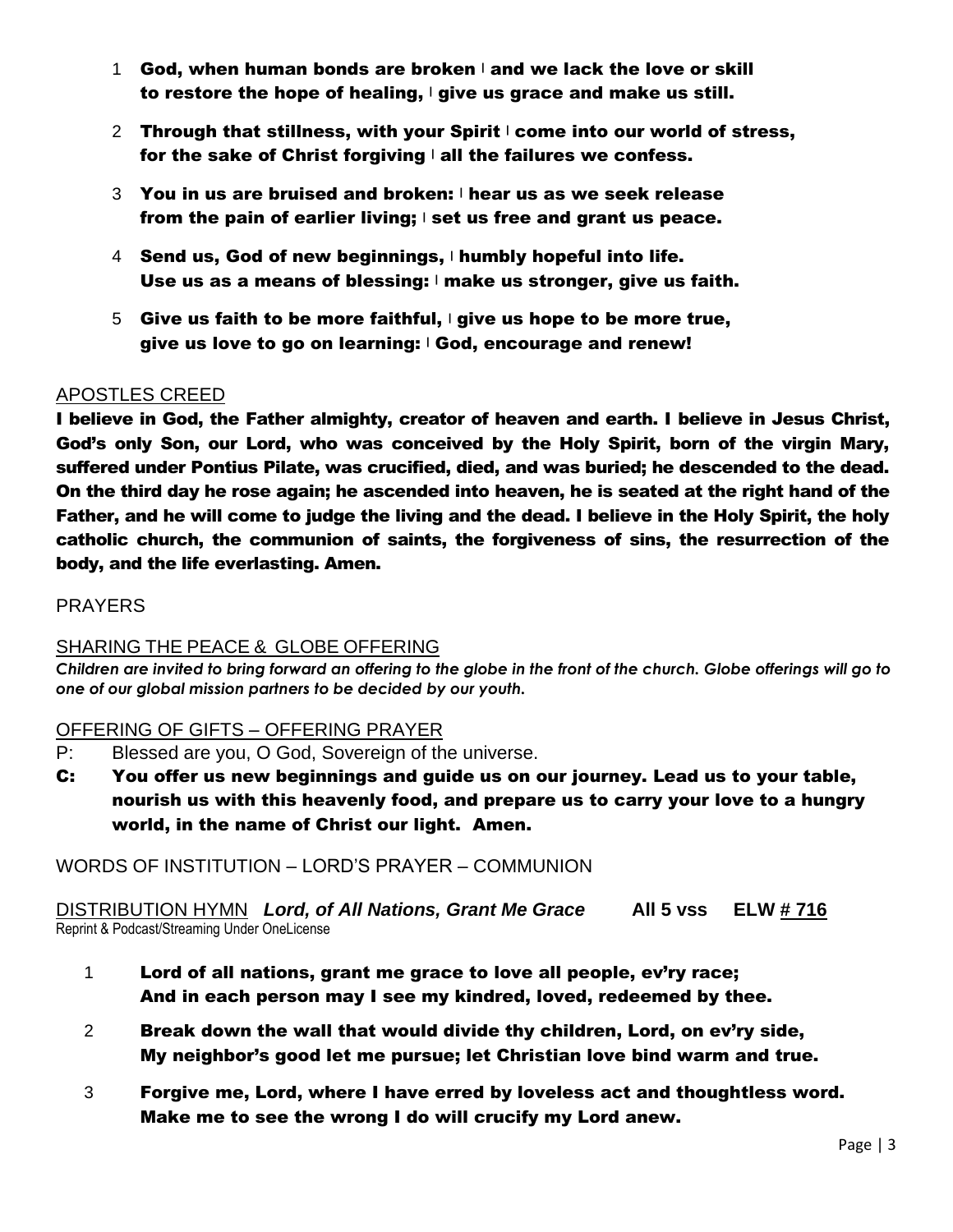- 4 Give me thy courage, Lord, to speak whenever strong oppress the weak. Should I myself the victim be, help me forgive, rememb'ring thee.
- 5 With thine own love may I be filled and by thy Holy Spirit willed, That all I touch, where'er I be, may be divinely touched by thee.

## COMMUNION BLESSING

BLESSING P: God, who leads you in pathways of righteousness, who rejoices over you, and who calls you by name,  $+$  bless your going out and your coming in, today and forever. C: Amen.

| HYMN                                      | vs. 1, 2 & 4<br>ACS #1062<br><b>Build a Longer Table</b><br>Reprint & Podcast/Streaming Under OneLicense |                                                               |  |
|-------------------------------------------|----------------------------------------------------------------------------------------------------------|---------------------------------------------------------------|--|
|                                           |                                                                                                          |                                                               |  |
| <b>Build</b><br>1                         | long - er<br>not a<br>ta - ble<br>a                                                                      | high - er<br>wall,                                            |  |
| <b>Build</b><br>$\mathbf{2}$<br>4<br>When | saf - er<br>ref - uge,<br>not a<br>$\mathbf{a}$<br>lived as<br>ex - iles,<br>we                          | larg - er<br>jail;<br>$re - u - gees a -$<br>broad,           |  |
|                                           |                                                                                                          |                                                               |  |
| feed - ing<br>where the                   | those who<br>mak - ing<br>hun - ger,<br>weak find<br>shel - ter,<br>mer - cy                             | all.<br>room for<br>fail.<br>will not                         |  |
|                                           | Christ be - came our<br>door - way<br>to                                                                 | the<br>God.<br>reign of                                       |  |
|                                           |                                                                                                          |                                                               |  |
| For                                       | to<br>geth - er, strang - er<br>Feast - ing<br>$\blacksquare$<br>place where jus - tice<br>$an - v$      | friend.<br>turns<br>to<br>is<br>de -<br>nied,                 |  |
| So                                        | must our<br>bles<br>ta.                                                                                  | wel - come those who<br>roam.                                 |  |
|                                           |                                                                                                          |                                                               |  |
| Christ will                               | false<br>Christ breaks walls to<br>piec - es;<br>jail wall,<br>breach the<br>free - ing                  | di<br>- vi - sions<br>end.<br>all<br>$\mathsf{in}$ -<br>side. |  |
| <b>None</b>                               | clud - ed;<br>all<br>be<br>$ex -$<br>can                                                                 | must find<br>home.<br>a                                       |  |

*RINGING OF BELL*

DISMISSAL L: Go with Christ into a weary world. Share the good news. C: Thanks be to God.

**POSTLUDE**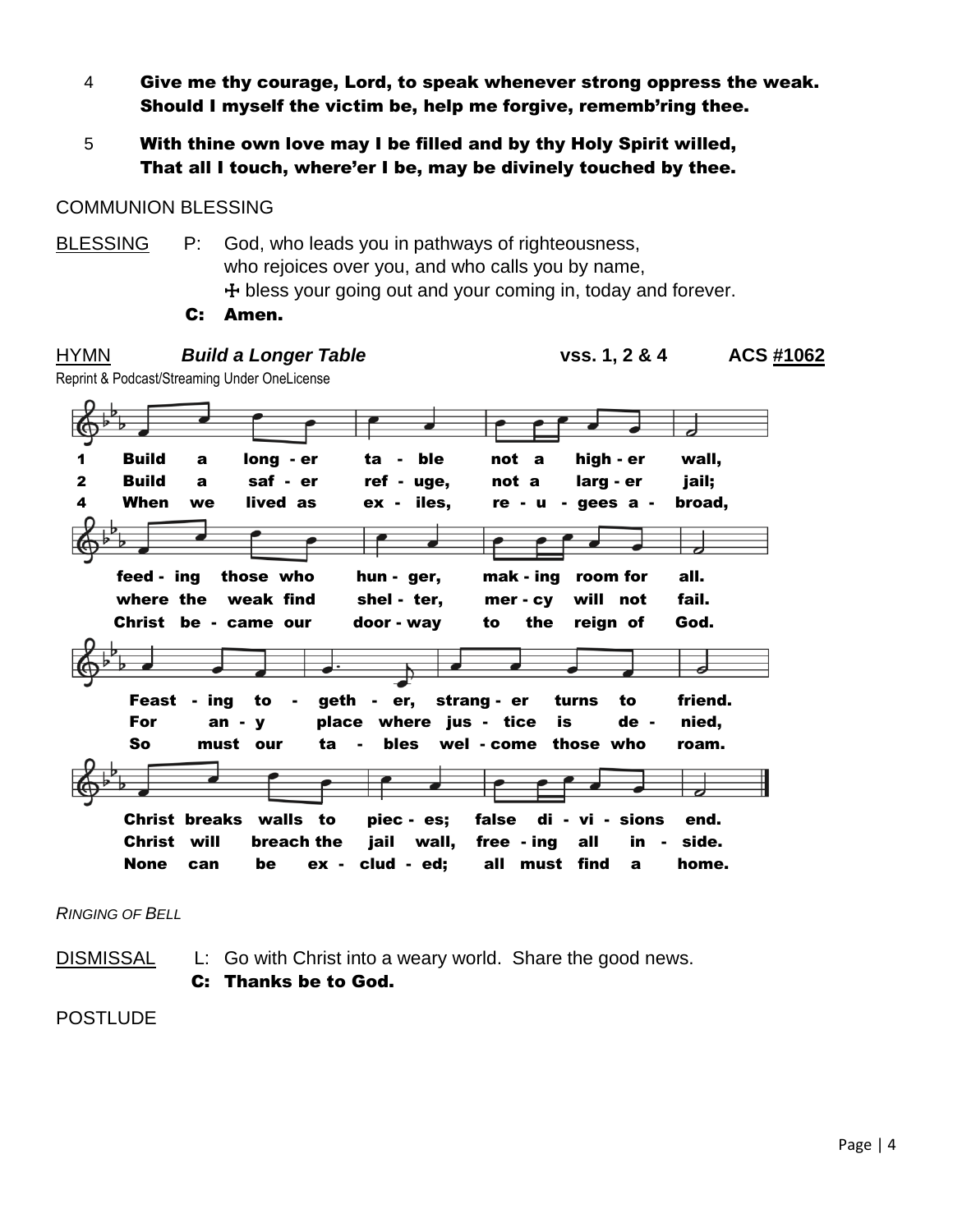# **PARTICIPANTS**

PASTOR: Julie Rogness. ASSISTANTS: MUSICIANS: Tammy Hanson/Organ TECH CREW: Jim Braaten, Steve Johnson, Bill Lewis, Dan Rogness, Holly Aldorfer, Heidi Haugen

## **ACKNOWLEDGEMENTS**

USED WITH PERMISSION/ WORSHIP TEXTS: from *sundaysandseasons.com* under Augsburg Fortress Liturgies Annual License #SB143702.

*>*PUBLIC DOMAIN HYMN: *Lord of Glory You Have Bought Us* ELW 707.

#### **Reprint & Streaming Under OneLicense.Net #A709489 –**

*>God When Human Bonds Are Broken* ELW 603, Text/Fred Kaan, Text © 1989 Hope Publishing Company. OL/SKU#05037. *>Lord of All Nations Grant Me Grace* ELW 716, Text/Olive Wise Spannaus, Music/SAMOTULSKY KANCIONAL 1561 Text © 1969 Concordia Publishing House. OL/SKU#19282.

*>Build A Long Table* ALL CREATION SINGS #1062. TEXT/ David Bjorlin MUSIC/NOËL NOUVELET, French Carol. TEXT © 2018 GIA Publications Inc. OL/SSKU#11922.

#### **CONNECTIONS**

WEBSITE: **flckenyon.org** FACEBOOK: **First Evangelical Lutheran Kenyon MN** OUR YOUTUBE CHANNEL: **https://www.youtube.com/c/FirstEvangelicalLutheranChurchKenyon** Pastor E-Mail: **[firstpastorkenyon@gmail.com](mailto:firstpastorkenyon@gmail.com)** Pastor Phone: 952-994-1201 Church E-Mail: **[firstlutherankenyon@gmail.com](mailto:firstlutherankenyon@gmail.com)** Church Office Phone: 789-5261

#### **REMEMBER IN PRAYER**

Sid Strandemo, Faye Marcuson, Lila Cole, Mona Boomgarden, Helen Aase, Jennifer Lerfald, Jeff Flaten, Family of Chuck Gaasedelen.

#### **CALENDAR**

| Sun/FEB 20 | <b>9 AM</b> | WORSHIP - In Person & Live-Streamed                      |
|------------|-------------|----------------------------------------------------------|
|            | 10 AM       | <b>Sunday School</b>                                     |
|            | 7 PM        | AA                                                       |
| Tue/FEB 22 | 7 PM        | <b>KAIC</b>                                              |
| Wed/FEB 23 | 6 PM        | <b>WED WORSHIP</b>                                       |
|            | 6:30 PM     | Confirmation                                             |
| Thu/FEB 24 | 1 PM        | LOVE DAY                                                 |
|            | 7 PM        | AA                                                       |
| Sun/FEB 27 | <b>9 AM</b> | TRANSFIGURATION SUNDAY WORSHIP-In Person & Live-Streamed |
|            | 10 AM       | <b>Sunday School</b>                                     |
|            | 7 PM        | AA                                                       |